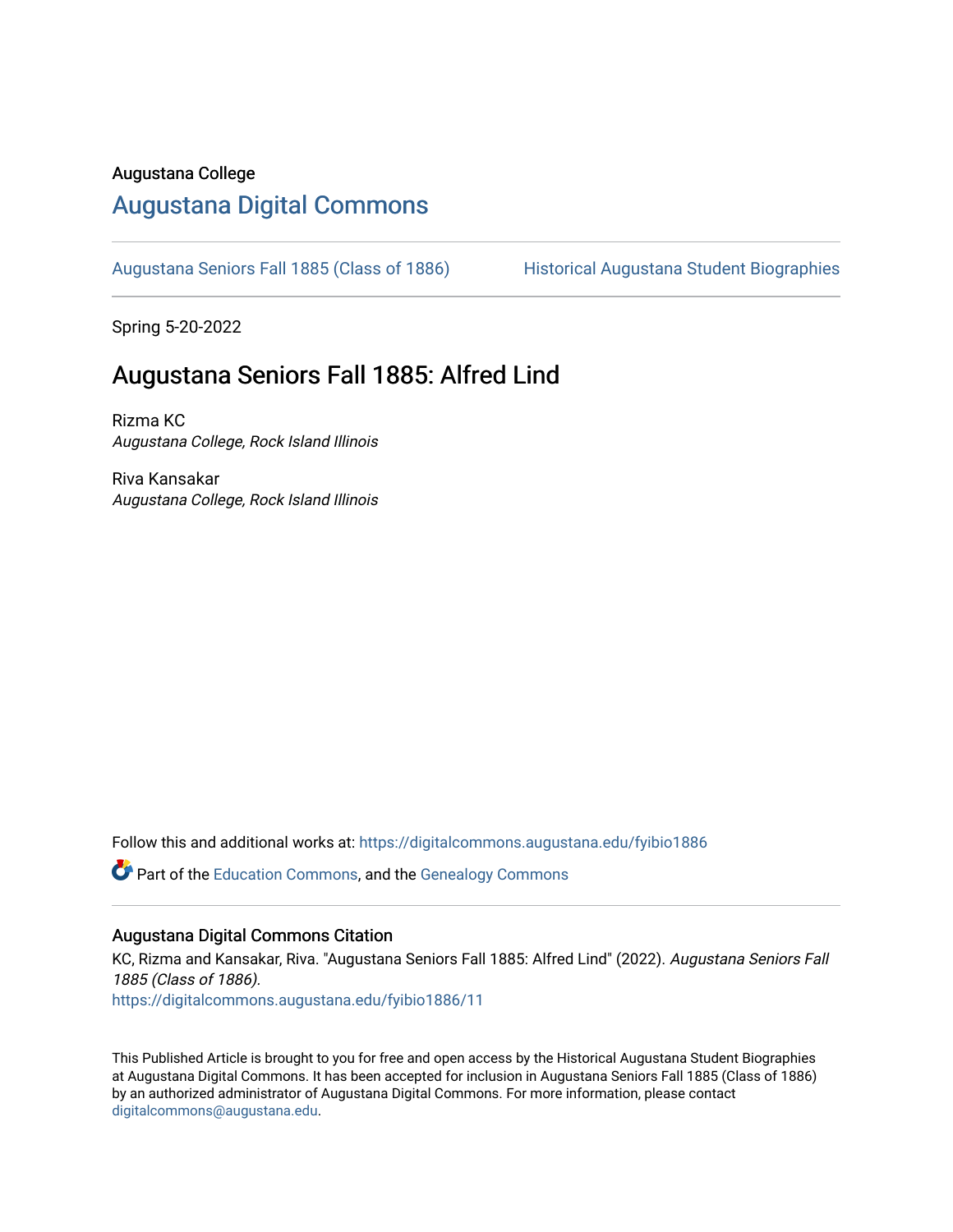# Augustana Seniors Fall 1885: Alfred Lind

Riva Kansakar Rizma KC 13 May, 2022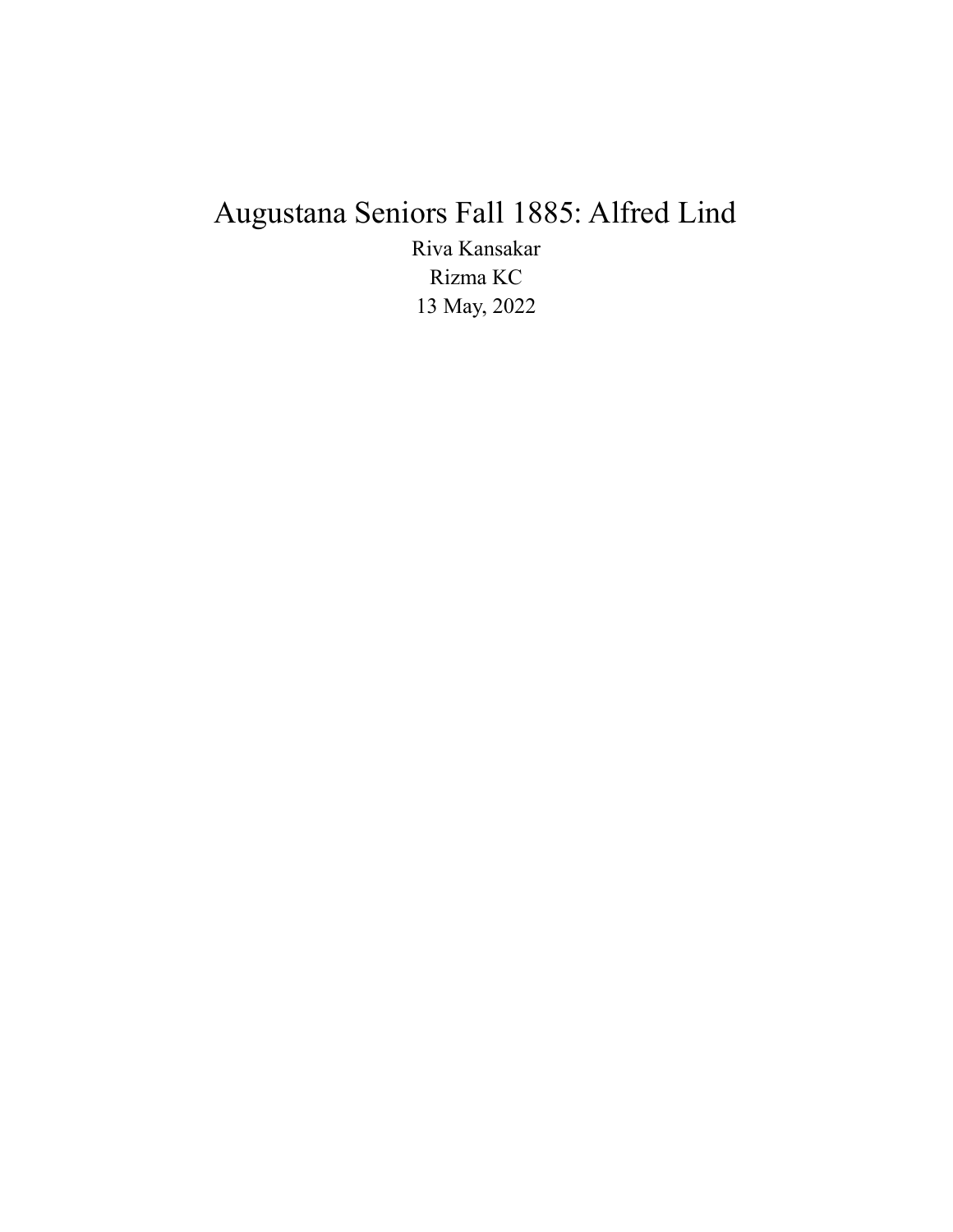### Johan Alfred Johansson Lind

Johan Alfred Johansson Lind was born in Tråvad, Skaraborg, Sweden on 11 March 1862<sup>1</sup>. Lind was baptized on 12 March 1862 in Tråvad, Skaraborg, Sweden<sup>2</sup>. Nilsson Johannes and the wife Inga Cajsa were the witnesses of Lind's baptism<sup>3</sup>.

Alfred Lind's father's name is Pehrsson Johannes<sup>4</sup>. Pehrsson was born on 13 September 1836 in Tråvad, Skaraborg, Sweden<sup>5</sup>. The date of his death is unknown. Alfred Lind's mother's name is Maja Stina Adersdotter<sup>6</sup>. She was born on 9 April 1833 in Längjum<sup>7</sup>. Maja Stina Andersdotter was allowed to go back to church after 13 April 1862<sup>8</sup>. The date of her death is unknown.

Lind had five siblings but 2 of them died at a very early age<sup>9</sup>. August Johansson was born on 18 January 1860 and the date of his death is unknown<sup>10</sup>. Clas was born on 12 June 1865 and died on 13 May 1866<sup>11</sup>. Emma Kristina was born on 15 April 1867 and died on 31 August 1868<sup>12</sup>. Lind arrived in the United States in the year 1880<sup>13</sup>. Lind attended Augustana College from 1884 and was listed in the senior class in the fall of 1885<sup>14</sup>. Despite the search in the Special

(<https://app.arkivdigital.se/volume/v10059?image=269> : accessed 15 March 2022), Image 269 / Page 260 (AID: v10059.b269.s260, NAD: SE/GLA/13355 [ Kalla: ArkivDigital AD AB ] Johannes Pehrsson household (lines 13-16); Swenson Swedish Immigration Research Center, Augustana College, Rock Island, Illinois.

<sup>1</sup> "Travad (R) C:1 (1861-1894)", database images, *Arkivdigital, (*<https://app.arkivdigital.se/volume/v6915?image=9> : accessed 15 March 2022), Image 9 (AID: v6915.b9, NAD: SE/GLA/13574 [ Källa: ArkivDigital AD AB ]; Swenson Swedish Immigration Research Center, Augustana College, Rock Island, Illinois.

<sup>2</sup> "Travad (R) C:1 (1861-1894)", *Arkivdigital,* Image 9, database images of Birth and Baptism of Johan Alfred

<sup>4</sup> "Längjum (R) Al:8 (1861-1868)", database images, *Arkivdigital*, 3 "Travad (R) C:1 (1861-1894)", *Arkivdigital,* Image 9, database images of Birth and Baptism of Johan Alfred

<sup>5</sup> "Längjum (R) Al:8 (1861-1868)", database images, *Arkivdigital*, database image of household of Johannes Pehrsson.

<sup>6</sup> "Längjum (R) Al:8 (1861-1868)", database images, *Arkivdigital*, database image of household of Johannes Pehrsson.

<sup>7</sup> "Längjum (R) Al:8 (1861-1868)", database images, *Arkivdigital*, database image of household of Johannes Pehrsson.

<sup>8</sup> "Längjum (R) Al:8 (1861-1868)", database images, *Arkivdigital*, database image of household of Johannes Pehrsson.

<sup>9</sup> "Längjum (R) Al:8 (1861-1868)", database images, *Arkivdigital*, database image of household of Johannes Pehrsson

<sup>10</sup> "Längjum (R) Al:8 (1861-1868)", database images, *Arkivdigital*, database image of household of Johannes Pehrsson.

<sup>11</sup> "Längjum (R) Al:8 (1861-1868)", database images, *Arkivdigital*, database image of household of Johannes Pehrsson.

<sup>12</sup> "Längjum (R) Al:8 (1861-1868)", database images, *Arkivdigital*, database image of household of Johannes Pehrsson.

<sup>&</sup>lt;sup>13</sup> Dregnic, Eric. Vikings in the Attic., University of Minnesota Press, 20 November 2013.

<sup>14</sup> Commencement Program, 1887, Folder 1 1868-1899, Box 1 Commencement Programs 1868-1936, MSS 248, Augustana College Office of the President Records, Special Collections, Augustana College, Rock Island, Illinois. The twenty-fifth annual commencement program for Friday, June 10th, 1887 is a small printed leaflet of four pages.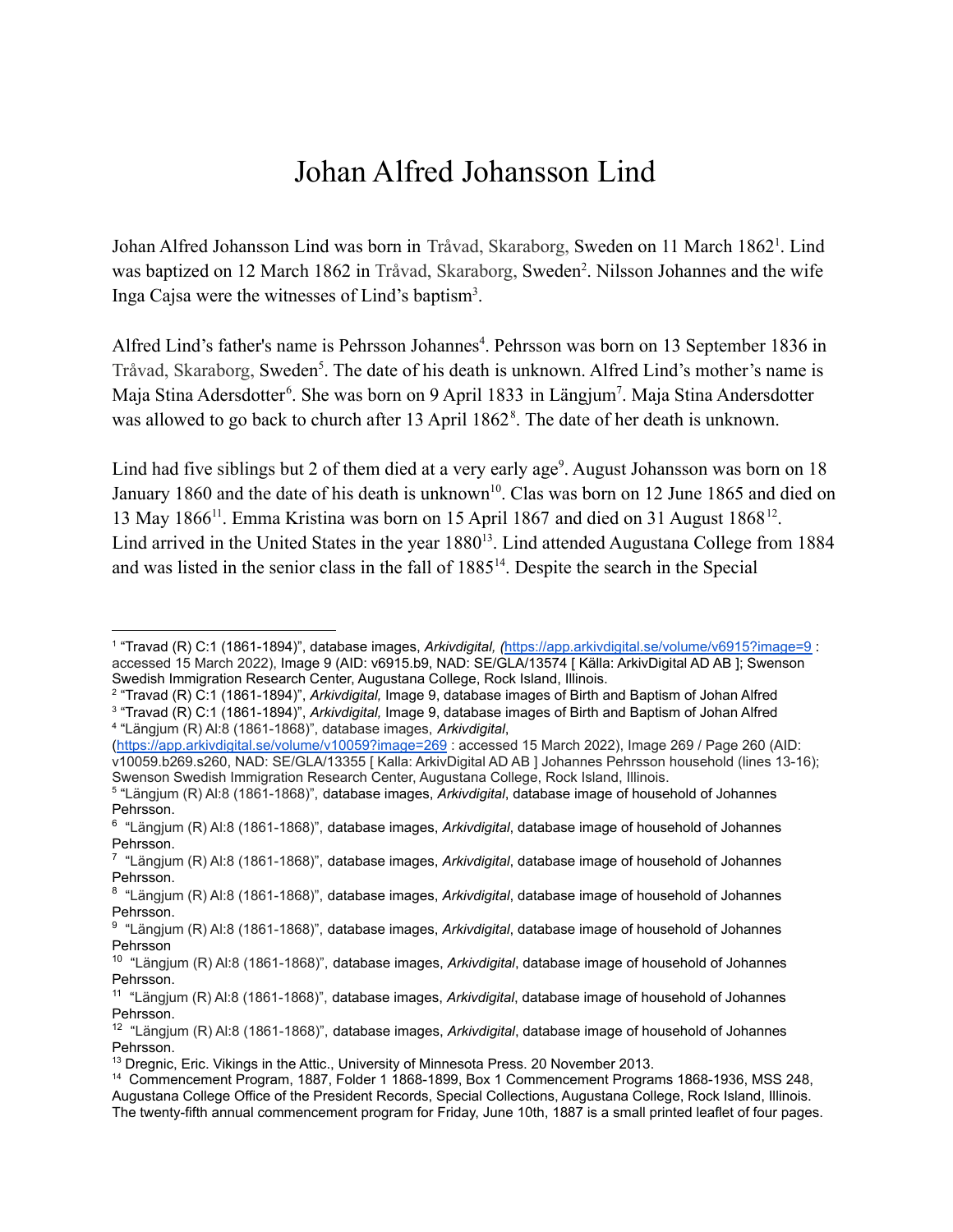Collections of Augustana College, there was no registration card found for Alfred Lind as typically students have one.

Lind graduated from Augustana College on 10 June 1887 before attending medical school at the University of Minnesota<sup>15</sup>. Lind continued his education at the University of Minnesota between 1891 and 1899, the University of Berlin in 1894, the University of Havana in 1908, and the Central Institute in Stockholm, Sweden in 1897 and 1899<sup>16</sup>.

During his medical career, Lind found himself "restoring his fellow countrymen [Swedish Americans] who had become broken down through work and the harsh climate"<sup>17</sup>. Due to this, he wished that his patients could benefit from a warm, healthful climate. While visiting Cuba early in 1904, Lind thought Cuba had the climate he envisioned. Then, Lind permanently moved to Cuba at 264 Jesus del Monte in Havana in 1905. In 1904, Lind founded the Swedish Land and Colonization Company in hopes to make a place for other immigrants like him to assimilate into a new way of life and have a place to continue their religion, language, and traditions. The Swedish Land and Colonization Company's headquarters were located in the Andrus Building on Nicollet Avenue in downtown Minneapolis<sup>18</sup>. He also worked as the manager of a Cuban Refrigerating Company<sup>19</sup>.

Lind died on 26 June 1924 at 11:50 a.m. in Bayate, Cuba due to heart failure<sup>20</sup>. Lind body was returned to Minneapolis for burial in Lakewood Cemetery<sup>21</sup>. Even though he had spent 20 years in Cuba, his obituary reads as though he had been a constant resident of Minneapolis, referring to his affiliation with Swedish Hospital and Minnesota College and there is no evidence

that he ever made a return trip to Minneapolis $^{22}$ .

University of Minnesota. Minneapolis. Minnesota.

<sup>&</sup>lt;sup>16</sup> The University of Minnesota Alumni Record, by Classes and Alphabetically by Colleges: 1873-1900. Pg. 8. <sup>15</sup> Commencement Program, 1887, Folder 1 1868-1899, Box 1 Commencement Programs 1868-1936, MSS 248, Augustana College Office of the President Records, Special Collections, Augustana College, Rock Island, Illinois. The twenty-fifth annual commencement program for Friday, June 10th, 1887 is a small printed leaflet of four pages.

Marquis, Albert Nelson. The Book of Minnesotans: a Biographical Dictionary of Leading Living Men of the State of Minnesota. Americana Unlimited, 1974. Pg. 309

<sup>&</sup>lt;sup>17</sup>"Minnesota Swedes." Minnesota History Magazine, Pg 288-300. Apr. 1999, McGriff, Marilyn.

collections.mnhs.org/mnhistorymagazine/articles/56/v56i05p286-300.pdf.

<sup>&</sup>lt;sup>18</sup> "Minnesota Swedes." Minnesota History Magazine, Apr. 1999, McGriff, Marilyn.

collections.mnhs.org/mnhistorymagazine/articles/56/v56i05p286-300.pdf.

<sup>19</sup>US Consular Registration Applications, 1916-1925 for Alfred Lind

<sup>20</sup> *Find a Grave*, database and images [\(https://www.findagrave.com/memorial/126015161/alfred-lind](https://www.findagrave.com/memorial/126015161/alfred-lind) : accessed 02 March 2022), memorial page for Dr Alfred Lind (1862–24 Jun 1924), Find a Grave Memorial ID [126015161](https://www.findagrave.com/memorial/126015161/alfred-lind), citing Lakewood Cemetery, Minneapolis, Hennepin County, Minnesota, USA ; Maintained by Steve Carlson (contributor [47330162](https://www.findagrave.com/user/profile/47330162)) .

<sup>&</sup>lt;sup>21</sup>"Minnesota Swedes." Minnesota History Magazine, Apr. 1999, McGriff, Marilyn.

collections.mnhs.org/mnhistorymagazine/articles/56/v56i05p286-300.pdf.

<sup>&</sup>lt;sup>22</sup>"Minnesota Swedes." Minnesota History Magazine, Apr. 1999, McGriff, Marilyn.

collections.mnhs.org/mnhistorymagazine/articles/56/v56i05p286-300.pdf.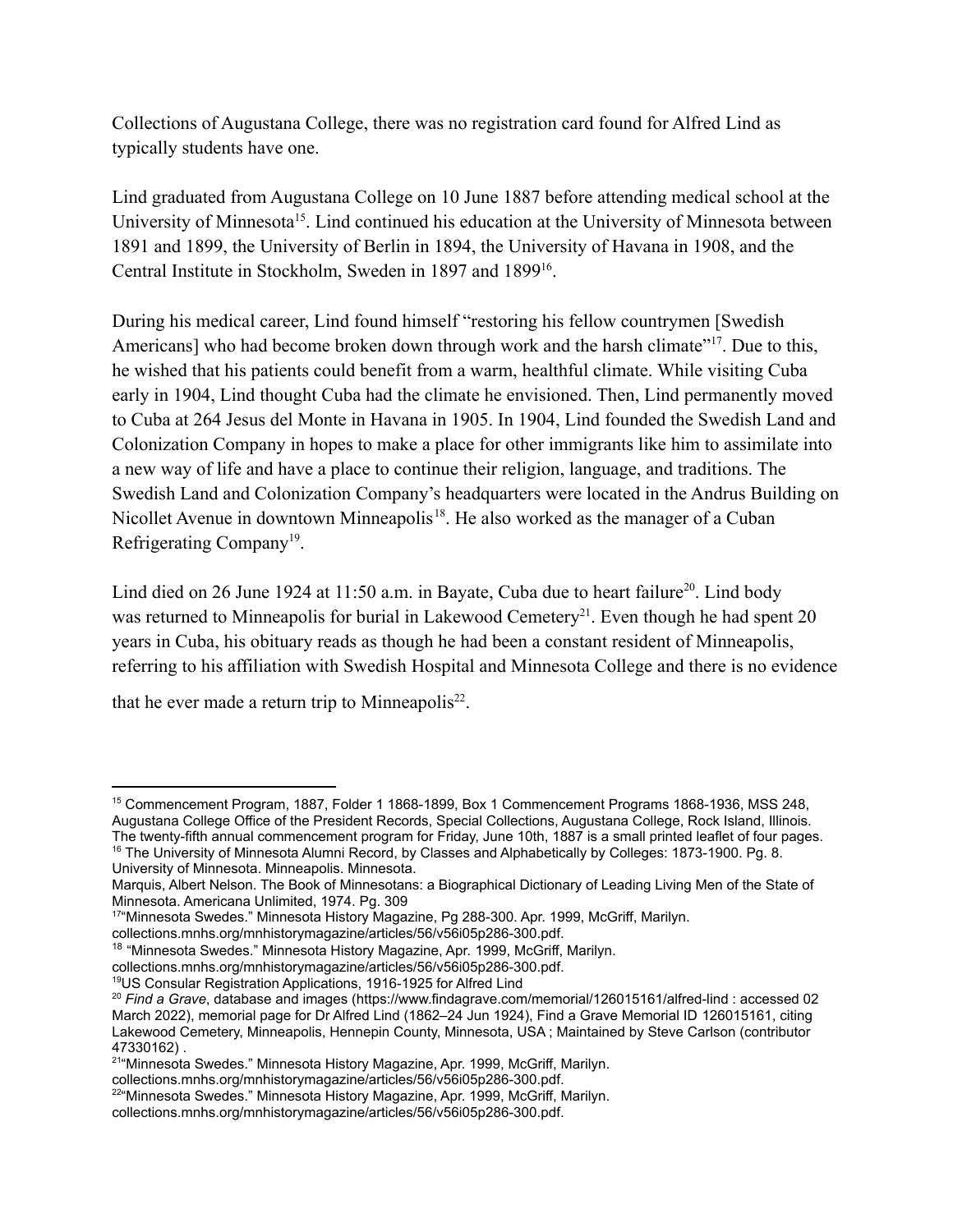## Ahnentafel of Johan Alfred Johansson Lind

#### Generation 1

1. Johan Alfred Johansson Lind. For more information about Lind, see the biography in the main part.

#### Generation 2

- 2. Pehrsson Johannes. Pehrsson was born on 13 September 1836 in Tråvad, Skaraborg, Sweden<sup>23</sup>. Pehrsson was married to Maja Stina Andersdotter (3) in an unknown date and they had 4 children<sup>24</sup>. The date of his death is unknown.
- 3. Maja Stina Andersdotter. Maja was born on 9 April 1833 in Längjum, Sweden<sup>25</sup>. The date of her death is unknown. Maja and Pehrsson (2) had 4 children, but 2 of them died at a very early age (c and  $d$ )<sup>26</sup>.
	- a. August Johansson. He was born on 18 January 1860 and the date of his death is unknown<sup>27</sup>.
	- b. Johan Alfred Johansson Lind. See 1. above.
	- c. Clas. He was born on 12 June 1865 and died on 13 May 1866 $^{28}$ .
	- d. Emma Kristina. She was born on 15 April 1867 and died on 31 August 1868 $2^9$ .

<sup>23</sup> "Längjum (R) Al:8 (1861-1868)", database images, *Arkivdigital*,

<sup>(</sup><https://app.arkivdigital.se/volume/v10059?image=269> : accessed 15 March 2022), Image 269 / Page 260 (AID: v10059.b269.s260, NAD: SE/GLA/13355 [ Kalla: ArkivDigital AD AB ] Johannes Pehrsson household (lines 13-16); Swenson Swedish Immigration Research Center, Augustana College, Rock Island, Illinois.

<sup>24</sup> "Längjum (R) Al:8 (1861-1868)", database images, *Arkivdigital*, database image of household of Johannes Pehrsson.

<sup>25</sup> "Längjum (R) Al:8 (1861-1868)", database images, *Arkivdigital*, database image of household of Johannes Pehrsson.

<sup>26</sup> "Längjum (R) Al:8 (1861-1868)", database images, *Arkivdigital*, database image of household of Johannes Pehrsson.

<sup>27</sup> "Längjum (R) Al:8 (1861-1868)", database images, *Arkivdigital*, database image of household of Johannes Pehrsson.

<sup>28</sup> "Längjum (R) Al:8 (1861-1868)", database images, *Arkivdigital*, database image of household of Johannes Pehrsson.

<sup>29</sup> "Längjum (R) Al:8 (1861-1868)", database images, *Arkivdigital*, database image of household of Johannes Pehrsson.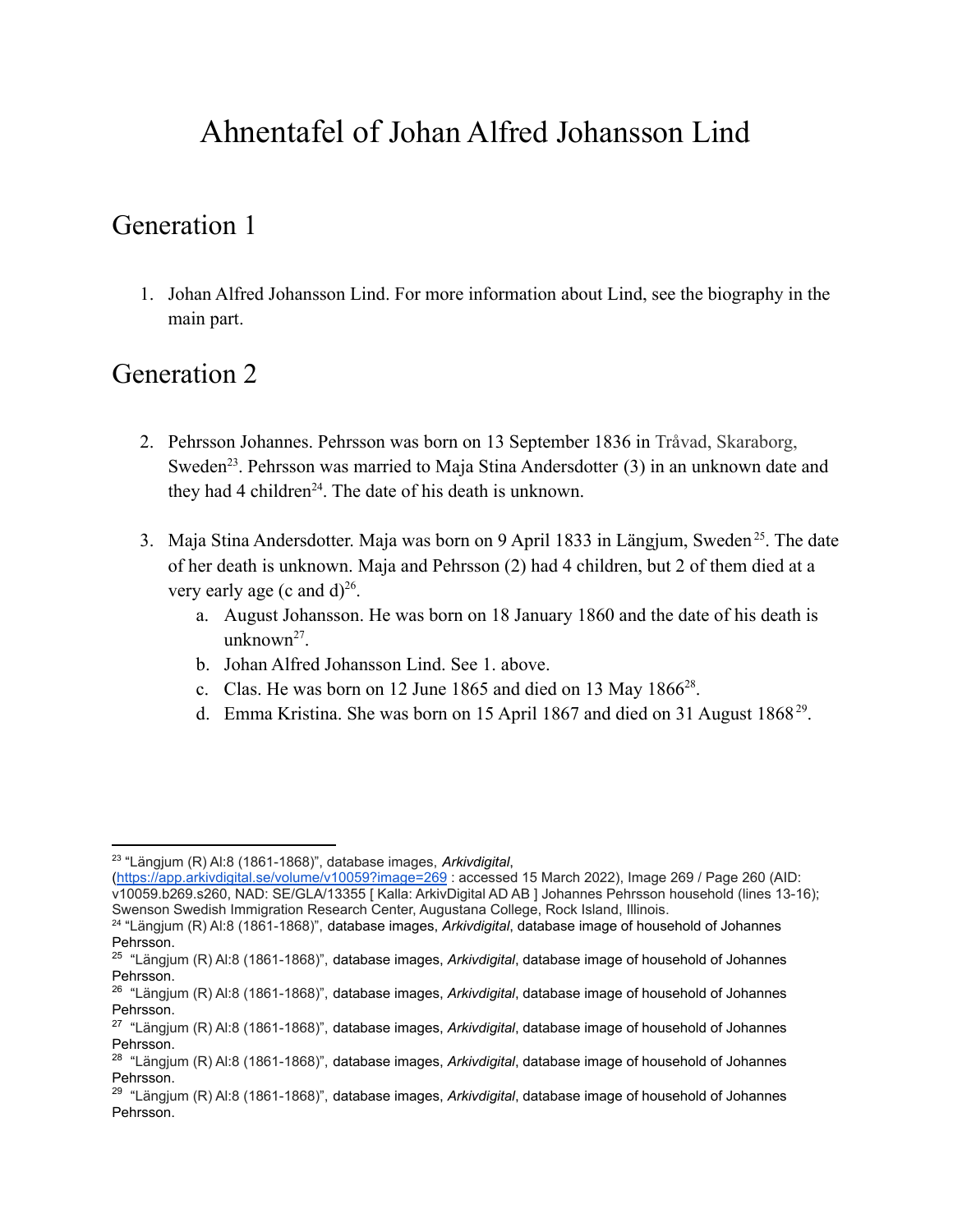#### Generation 3

6. Pehr Mänsson. Pehr was born on 20 November 1825<sup>30</sup>. Pehr was married to Maria  $(5)^{31}$ . His death date is unknown.

7. Maria Häkansdotter. Maria was born on 12 November 1798<sup>32</sup>. Her death date is unknown. She was married to Pehr  $(4)^{33}$ . They had 5 children<sup>34</sup>.

- a. Jonas. He was born on  $12$  March  $1825^{35}$ .
- b. Carl. He was born on 13 July  $1827^{36}$ .
- c. Maja Stina. See 3. above.
- d. Johannes. He was born on 13 September  $1836^{37}$ .
- e. Catharina. She was born on 28 August  $1840^{38}$ .

#### Generation 4

14. Håkansdotter Andersson. Håkansdotter was married to Maria (9)<sup>39</sup>. Håkansdotter's date of birth and death is unknown.

15. Maria Jonsdotter. Maria's date of birth and death is unknown. She was married to Håkansdotter  $(8)^{40}$ . Häkansdotter and Maria had a single child<sup>41</sup>.

a. Maria Häkansdotter. See 5. above.

<sup>30</sup> "Trävad AI:4 (1834-1840)", database images, *Arkivdigital*,

<sup>(</sup>[https://app.arkivdigital.se/register-collections/register-posts/r5.p188392787?query=johannespehrsson1836trâvad&re](https://app.arkivdigital.se/register-collections/register-posts/r5.p188392787?query=johannespehrsson1836tr%C3%A2vad®ister_collection=28) [gister\\_collection=28](https://app.arkivdigital.se/register-collections/register-posts/r5.p188392787?query=johannespehrsson1836tr%C3%A2vad®ister_collection=28) : accessed 15 March 2022), Image 25 / Page 41, Shortcut r5.p188392787; Swenson Swedish Immigration Research Center, Augustana College, Rock Island, Illinois. Date found in BiS (Population of Sweden) 1800-1947.

<sup>31</sup> "Trävad AI:4 (1834-1840)", database images, *Arkivdigital*, Image 25 / Page 41, database image of BiS (Population of Sweden) 1800-1947.

<sup>32</sup> "Trävad AI:4 (1834-1840)", database images, *Arkivdigital*, Image 25 / Page 41, database image of BiS (Population of Sweden) 1800-1947.

<sup>33</sup> "Trävad AI:4 (1834-1840)", database images, *Arkivdigital*, Image 25 / Page 41, database image of BiS (Population of Sweden) 1800-1947.

<sup>34</sup> "Trävad AI:4 (1834-1840)", database images, *Arkivdigital*, Image 25 / Page 41, database image of BiS (Population of Sweden) 1800-1947.

<sup>35</sup> "Trävad AI:4 (1834-1840)", database images, *Arkivdigital*, Image 25 / Page 41, database image of BiS (Population of Sweden) 1800-1947.

<sup>36</sup> "Trävad AI:4 (1834-1840)", database images, *Arkivdigital*, Image 25 / Page 41, database image of BiS (Population of Sweden) 1800-1947.

<sup>37</sup> "Trävad AI:4 (1834-1840)", database images, *Arkivdigital*, Image 25 / Page 41, database image of BiS (Population of Sweden) 1800-1947.

<sup>38</sup> "Trävad AI:4 (1834-1840)", database images, *Arkivdigital*, Image 25 / Page 41, database image of BiS (Population of Sweden) 1800-1947.

<sup>39</sup> "Larv (R) C:4 (1745-1829)", database images, *Arkivdigital*, [\(http://www.arkivdigital.se/aid/info/v12566.b250.s493](http://www.arkivdigital.se/aid/info/v12566.b250.s493) : accessed 15 March 2022), Image 250 / Page 493; Swenson Swedish Immigration Research Center, Augustana

College, Rock Island, Illinois. Found in birth/baptism record from Larv parish.

<sup>40</sup> "Larv (R) C:4 (1745-1829)", database images, *Arkivdigital*, Image 250 / Page 493, database images of birth/baptism record from Larv parish.

<sup>41</sup> "Larv (R) C:4 (1745-1829)", database images, *Arkivdigital*, Image 250 / Page 493, database images of birth/baptism record from Larv parish.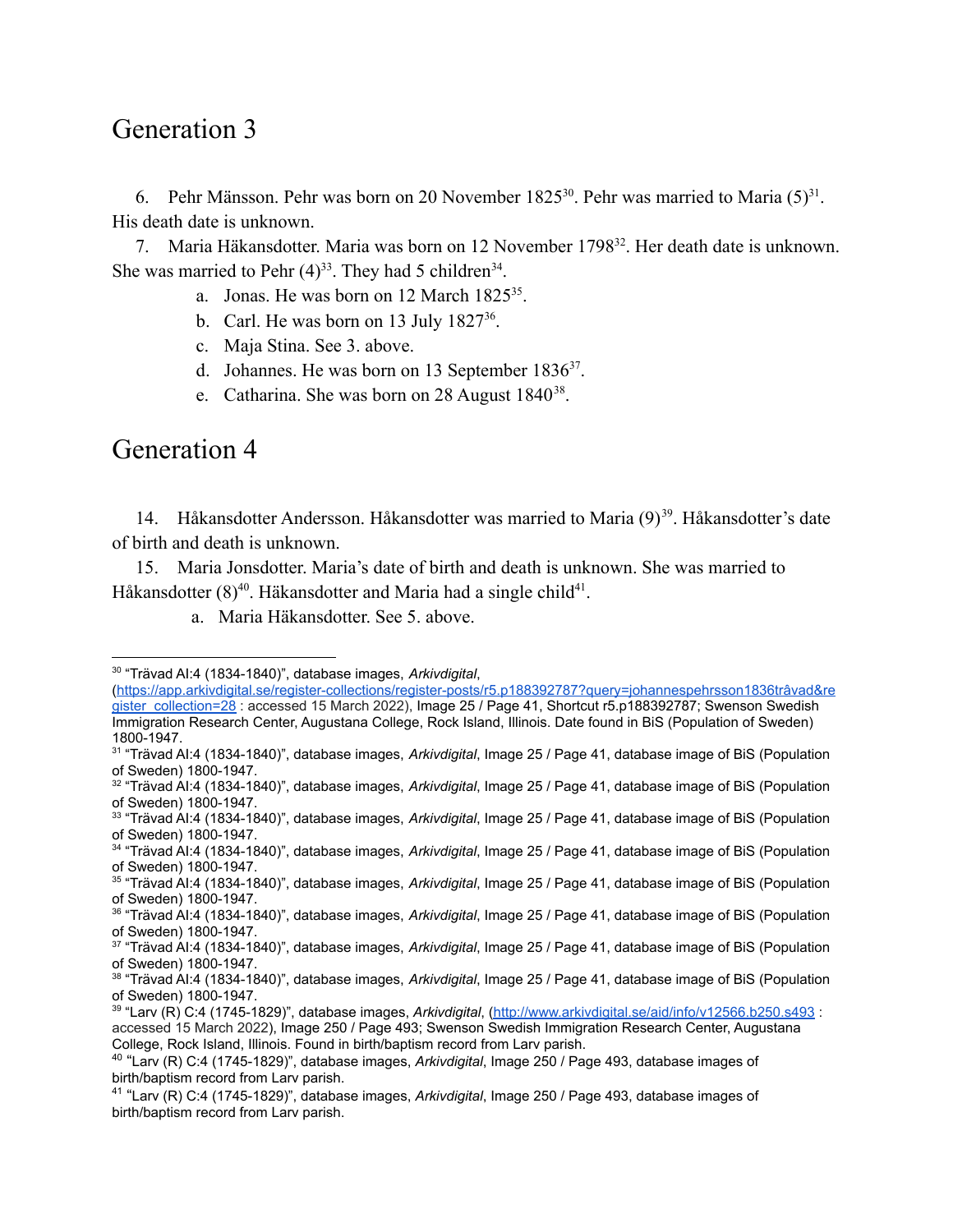### Descendants of Johan Alfred Johansson Lind

### Generation 1

- 1. Johan Alfred Johansson Lind. For more information see the main biography above. Alfred Lind and Hannah M. Johnson had 2 children<sup>42</sup>.
	- +2. i. Williams Lind
	- +3. ii. Carl J Lind

### Generation 2

2. i. Williams Lind was born on 29 May 1895 in Minneapolis, Hennepin, Minnesota, United States 1895<sup>43</sup>. Williams Lind was drafted into the military during World War I from 1917 - 1918<sup>44</sup>. Williams Lind immigrated to Brazil, Rio de Janeiro on 6 February 1959<sup>45</sup>. Williams died on 1 May 1974 in Sarasota, Sarasota, Florida, United States<sup>46</sup>. 3. ii. Carl John Lind was born in Minneapolis, Hennepin, Minnesota, the United States on 28 February 1898<sup>47</sup>. Carla J Lind was drafted into the military Draft registration in 1917-1918<sup>48</sup>. Carl died on 4 May 1954 in Hennepin County, Minnesota, United States.<sup>49</sup>

<sup>42</sup> United States Of America, Bureau Of The Census. Page: 10, Household ID: 223, GS Film Number: 1240768

<sup>44</sup> "United States World War I Draft Registration Cards, 1917-1918". Page: 1147, Registration Card No:9449, GS Flim Numbe :005253054 <sup>43</sup> United States Of America, Bureau Of The Census. Page: 10, Household ID: 223, GS Film Number: 004120279

*<sup>46</sup>Find a Grave*, database and images (<https://www.findagrave.com/memorial/126015242/william-lind> : accessed 21 April 2022), memorial page for William Lind (1896–1 May 1974), Find a Grave Memorial ID [126015242](https://www.findagrave.com/memorial/126015242/william-lind), citing Lakewood Cemetery, Minneapolis, Hennepin County, Minnesota, USA ; Maintained by Steve Carlson (contributor [47330](https://www.findagrave.com/user/profile/47330162)162) 45 "Brasil, Cartões de Imigração, 1900-1965,". Image 11/ page 205, Group 3, GS Flim number: 004907775

<sup>48</sup> "United States World War I Draft Registration Cards, 1917-1918". Page:1209, Registration Card NO: 1238, GS Film Number: 005253048 <sup>47</sup> United States Of America, Bureau Of The Census. Page: 10, Household ID: 223, GS Film Number: 004120279

<sup>49</sup> *Find a Grave*, database and images [\(https://www.findagrave.com/memorial/126015174/carl-j-lind](https://www.findagrave.com/memorial/126015174/carl-j-lind) : accessed 21 April 2022), memorial page for Carl J Lind (1898–9 May 1952), Find a Grave Memorial ID [126015174,](https://www.findagrave.com/memorial/126015174/carl-j-lind) citing Lakewood Cemetery, Minneapolis, Hennepin County, Minnesota, USA ; Maintained by Steve Carlson (contributor [47330162](https://www.findagrave.com/user/profile/47330162)) .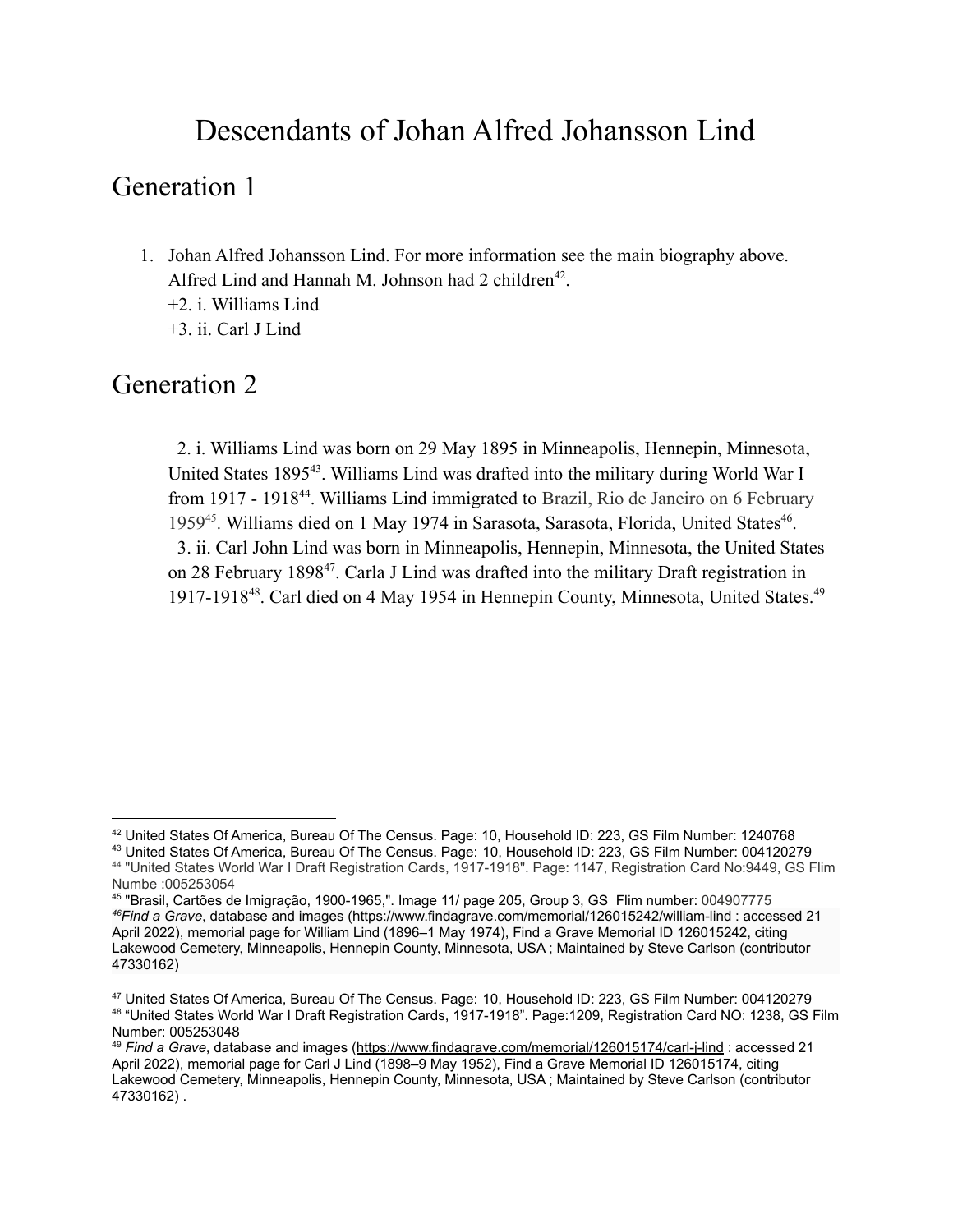## Acknowledgments

We would like to extend our gratitude to the authors Dianne Haar, Lillian Justie, and Anna Misener for providing us with information on Johan Alfred Johansson Lind in their draft.] Additionally, we are grateful to the Swenson Center staff as well as to the Special Collections staff for providing information about Johan Alfred Johasson Lind's record.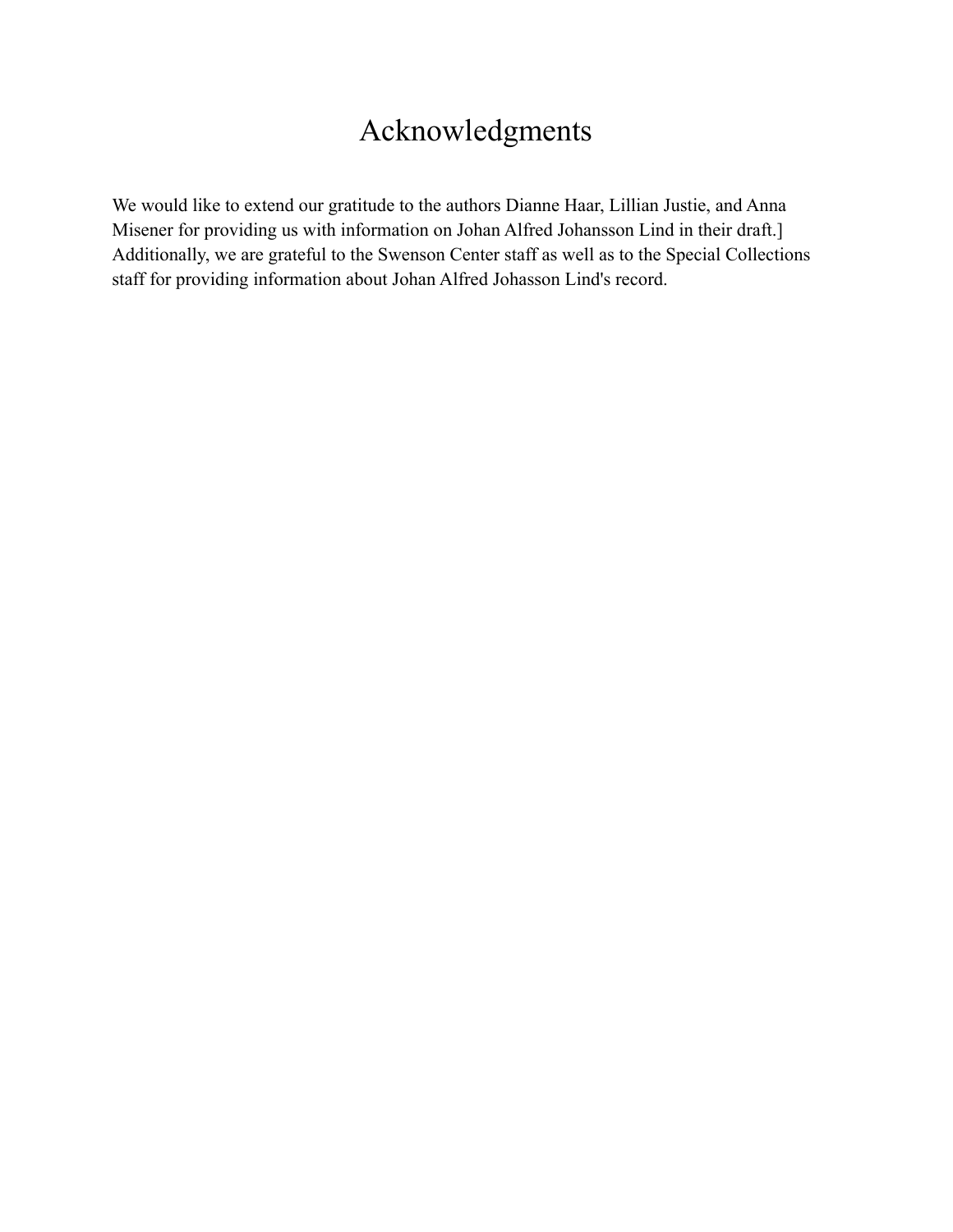### Questions for Further Research

One area we would further research if we had time would be photographs of Alfred Lind. We were able to find only one low pixel portrait of him in an article. It would be really interesting to find more pictures of him as he wasn't even in the yearly portrait of the class of 1885.

It would also be fruitful to learn more about his family. We were able to find substantial information about Lind's mother's side but we do not know much about his father's side of the family. We also didn't have enough time to know more about his children and wife. We think further research on them might be possible through the Swenson Swedish Immigration Center.

The third question, the final, and the most intriguing question we couldn't explore more was about why did Lind's children move to Brazil. We couldn't find the record card in the census after they moved but we think it's possible to find it through more research.

We have created a record for Johan Alfred Johansson Lind in the Family Tree on FamilySearch. The record locator is G6T2-8FS.